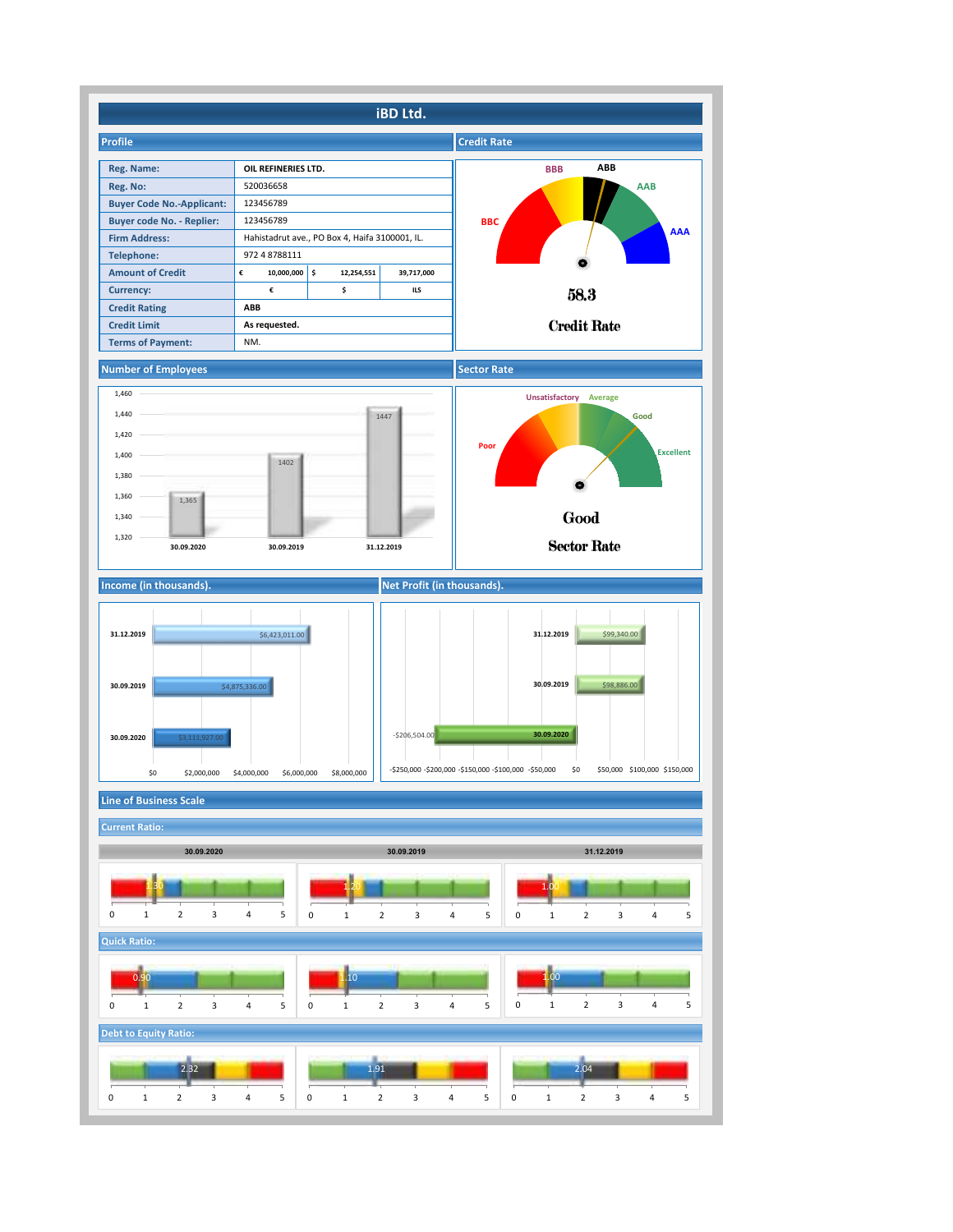**ISP** Israeli Business Data Co. ( C. W. ) Ltd. Page 1 of 27 T.+972 9 7460122 , F.+972 9 7602006 E-Mail : service@ibdco.com

To : **XXXXXXX**

| 03.01.2021          |  |                       |  |  |
|---------------------|--|-----------------------|--|--|
| OIL REFINERIES LTD. |  |                       |  |  |
| 123456789           |  |                       |  |  |
| 123456789           |  |                       |  |  |
|                     |  | 39,717,000            |  |  |
| €                   |  | ILS                   |  |  |
| Normal.             |  |                       |  |  |
|                     |  | 10,000,000 12,254,551 |  |  |

| <b>Credit rating:</b> | ABB           |  |
|-----------------------|---------------|--|
| <b>Credit limit:</b>  | As requested. |  |
| Term of payment:      | NM.           |  |
|                       |               |  |

| Firm address: |                 | Hahistadrut ave., PO Box 4, Haifa 3100001, IL. |
|---------------|-----------------|------------------------------------------------|
| Telephone:    | + 972 4 8788111 | + 972 4 8788114                                |
| Fax:          | + 972 4 8788850 |                                                |
| Email:        | bazan@orl.co.l  | info@bazan.co.il                               |
| Web Site:     | www.orl.co.il   |                                                |
|               |                 |                                                |

#### **Registration data**

| Firm number:<br>Status:<br>Type of firm:<br>Established: | 520036658<br>Active.<br>Public company, stock limited.<br>11.08.1959          |       |             |       |
|----------------------------------------------------------|-------------------------------------------------------------------------------|-------|-------------|-------|
| Share capital (NIS):                                     | Issued:<br>Value:                                                             | 3 Bn. | Registered: | 4 Bn. |
| Partners - Shareholders:                                 | The Israel Corporation Ltd. 33%.<br>Israeli Petrochemicals Works Ltd. 15.49%. |       |             |       |
| Registration notes:                                      | Changes since registration:                                                   |       |             |       |

| Jles∶ |          | Changes since registration:         |                                                         |           |  |  |
|-------|----------|-------------------------------------|---------------------------------------------------------|-----------|--|--|
|       |          | 29.11.90 Became a public company.   |                                                         |           |  |  |
|       |          | 01.03.06 Became a private company.  |                                                         |           |  |  |
|       | 25.06.07 |                                     | Became a non-governments public company.                |           |  |  |
|       | 78 - 07  |                                     | Changing articles and shares structure. Issuing shares. |           |  |  |
|       |          | Registration fees are paid on time. |                                                         |           |  |  |
|       |          |                                     | Last report submitted to the Registrar was on           | Via TASE. |  |  |
|       |          |                                     | Subject to EU financial sanctions:                      | No.       |  |  |
|       |          | Directors:                          | Mr. Ovadia Ali - Chairman.                              |           |  |  |
|       |          |                                     | Mr. Moshe Kaplinski Peleg - General Manager.            |           |  |  |
|       |          |                                     | Mr. Shai Abramovitz - Head of Accounting Dep.           |           |  |  |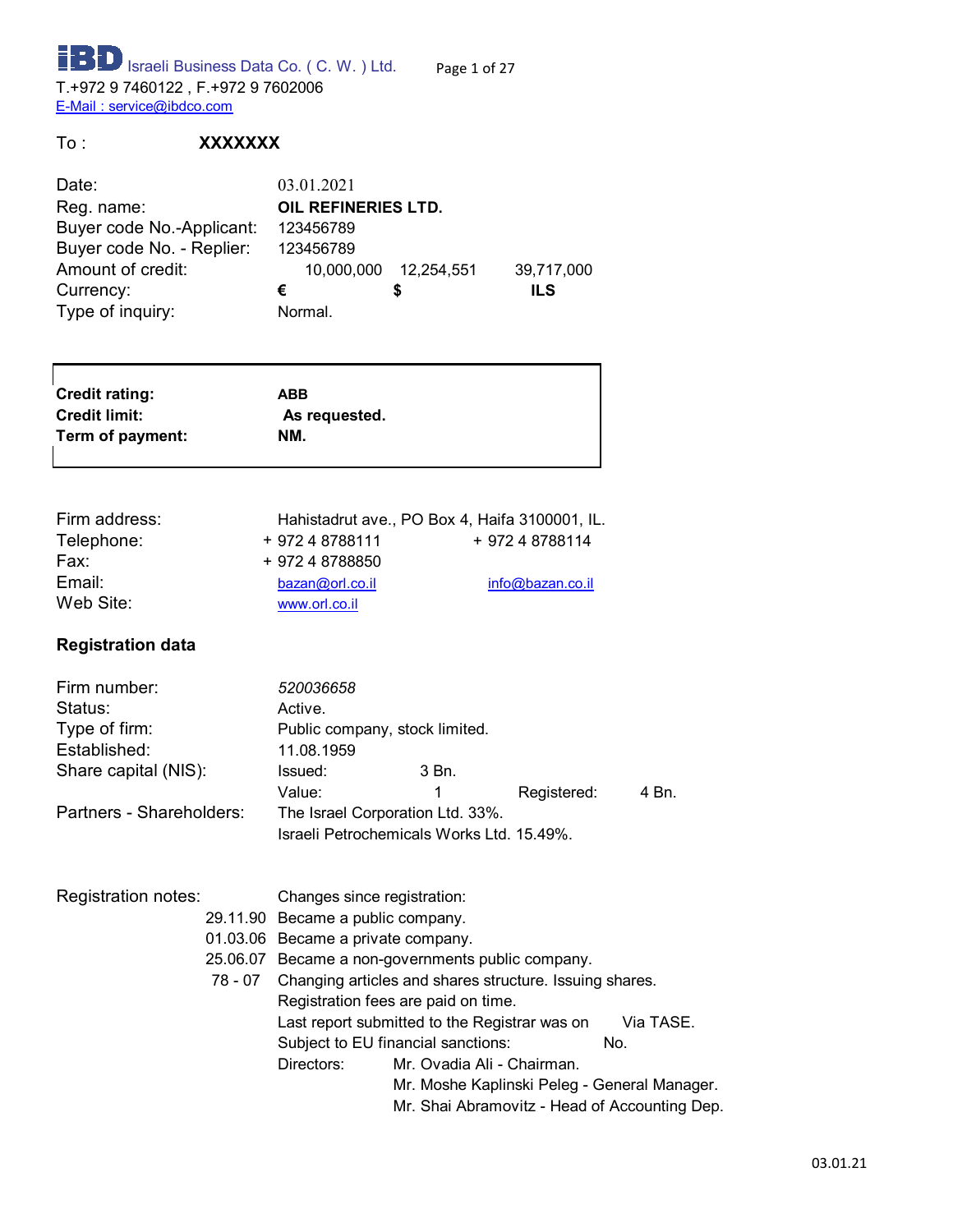

#### **Activities**

| Nature of business:                                                                                                                                                                                                  | Mfg., Export, Import, Wholesale, Marketing.                                                                                                                                                                                         |                    |                                                                                     | Holdings. Oil refinery. Propylene. Paraxylene. Polyethylene and others.                                                                                                  |
|----------------------------------------------------------------------------------------------------------------------------------------------------------------------------------------------------------------------|-------------------------------------------------------------------------------------------------------------------------------------------------------------------------------------------------------------------------------------|--------------------|-------------------------------------------------------------------------------------|--------------------------------------------------------------------------------------------------------------------------------------------------------------------------|
| Persons employed:                                                                                                                                                                                                    | 1,365                                                                                                                                                                                                                               | 1,402              | 1,447                                                                               | in 2019,8,7 respectively.                                                                                                                                                |
| Group / Associates:                                                                                                                                                                                                  | Gadiv Petrochemicals Ind. Ltd.<br>Carmel Olefins Ltd.<br>Basic Oil Haifa Ltd.(Merged).<br>Unified Company for Oil Export Ltd.<br>O.R.L. Shipping Ltd.<br>Colland Polymers B.V.                                                      |                    |                                                                                     | Tankers Services Ltd.<br>Coluns Ltd.<br>Carmel Olefins U.K. Ltd.<br>Ducor Petrochemicals B.V.<br>O.R.L. Trading Ltd.                                                     |
| <u>Balance Sheet data at glance:</u>                                                                                                                                                                                 |                                                                                                                                                                                                                                     |                    |                                                                                     |                                                                                                                                                                          |
| Date:<br>Currency:<br>Turnover:<br>Thousands<br>Capital issued:<br>Thousands                                                                                                                                         | 30.09.2020<br><b>ILS</b><br>10,085,755<br>2,617,445                                                                                                                                                                                 |                    | 30.09.2019<br><b>ILS</b><br>15,800,964<br>2,617,347                                 | 31.12.2019<br><b>ILS</b><br>20,816,979<br>2,617,445                                                                                                                      |
| Liquidity:<br>Results:<br>Payments:<br>Trend:                                                                                                                                                                        | Sufficient.<br>Bad.<br>Prompt.<br>Unknown.                                                                                                                                                                                          |                    |                                                                                     |                                                                                                                                                                          |
| <b>Credit limit:</b><br>Term of payment:                                                                                                                                                                             | As requested.<br>NM.                                                                                                                                                                                                                |                    |                                                                                     |                                                                                                                                                                          |
| Current ratio:<br>Quick ratio:<br>Debt to equity ratio:<br>Equity / Balance:<br>EBITDA:<br>Thousands<br>EBITDA / Turnover:<br>Debt / EBITDA:<br>Income/employee: Thousands<br>Inventory / turnover: (days)<br>Notes: | 30.09.20<br>1.30<br>0.90<br>2.32<br>30.13%<br>ILS (407,124)<br>-4%<br>$-11.50$<br>ILS.<br>7,389<br>30<br>03.12.20 The company issued new bonds for ILS 144M (\$45M).<br>Arabia forces decreasing oil prices as low as \$18/ barrel. | ILS.<br><b>ILS</b> | 30.09.19<br>1.20<br>1.10<br>1.91<br>34.37%<br>781,463<br>5%<br>6.31<br>11,576<br>31 | 31.12.19<br>1.00<br>1.00<br>2.04<br>32.91%<br>ILS<br>900,534<br>4%<br>4.96<br>ILS<br>15,251<br>44<br>The COVID-19 and the OPEC struggle between the Russia and the Saudi |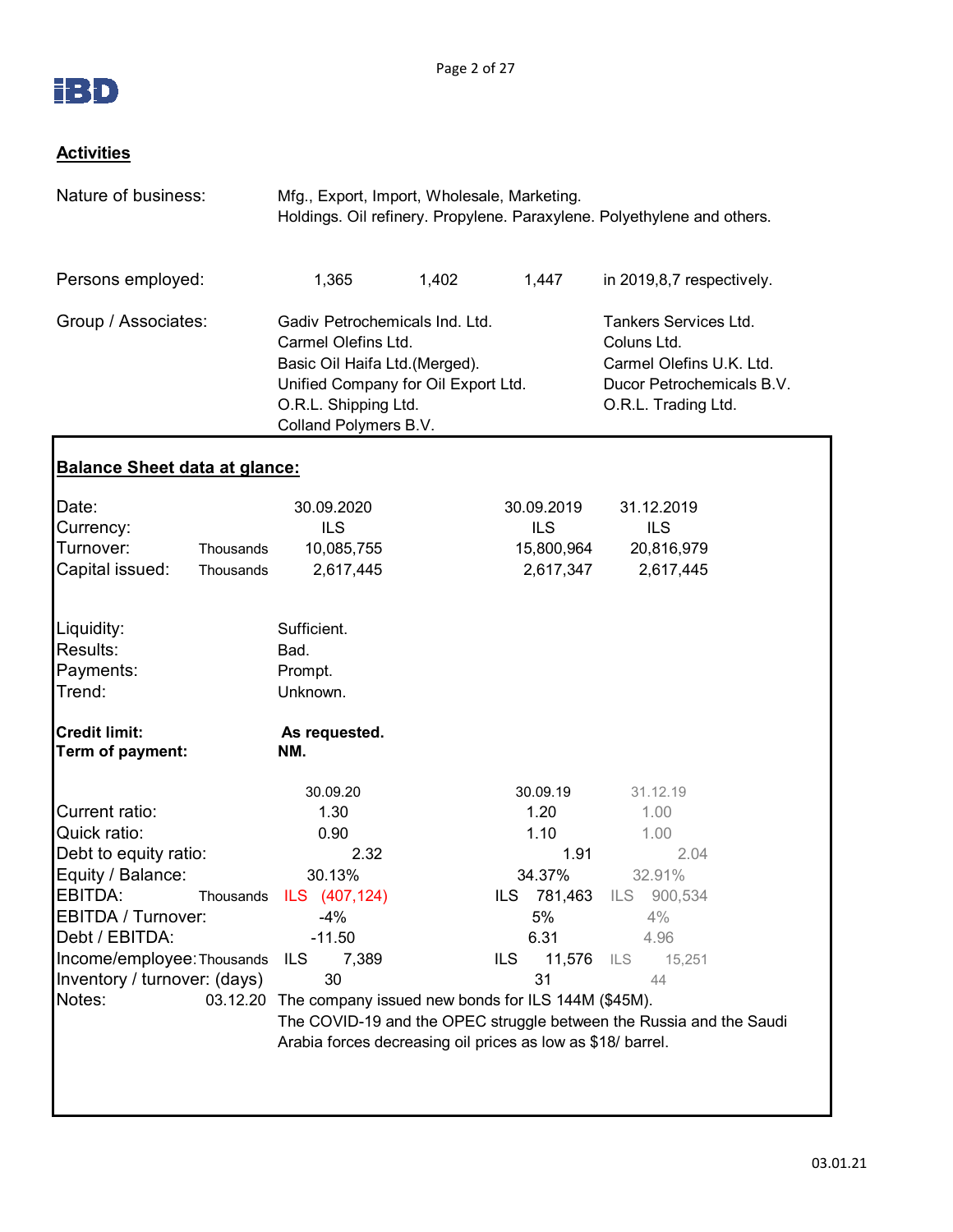| <b>Risks</b>           |                                      |                                     |         |                                        |
|------------------------|--------------------------------------|-------------------------------------|---------|----------------------------------------|
| <b>Credit rating:</b>  | <b>ABB</b>                           |                                     |         |                                        |
| Evaluation indicators: | Weight:                              | Earned:                             | Credit: | Rating:                                |
| Financial:             | 30                                   | 55%                                 | 17      | Average                                |
| Business:              | 15                                   | 65%                                 | 10      | Good                                   |
| Managements:           | 10                                   | 65%                                 | 7       | Good                                   |
| Industry rating:       | 7                                    | 75%                                 | 5       | Good                                   |
| Payments:              | 30                                   | 65%                                 | 20      | Good                                   |
| Liens:                 | 8                                    | 10%                                 | 1       | Poor                                   |
|                        |                                      | Total:                              |         | 58                                     |
| Scale:                 | $85 - 100$<br>$65 - 84$<br>$51 - 64$ | <b>Excellent</b><br>Good<br>Average |         | <b>AAA</b><br><b>AAB</b><br><b>ABB</b> |
|                        | $35 - 50$<br>$1 - 34$                | <b>Unsatisfactory</b><br>Poor       |         | <b>BBB</b><br><b>BBC</b>               |

## **Balance Sheet data.**

| Date:                       | 30.09.2020 | 30.09.2019 | 31.12.2019 |
|-----------------------------|------------|------------|------------|
| Currency:                   | ILS.       | ILS.       | ILS.       |
|                             | 9 months   | 9 months   | 12 months  |
| <b>Statements of income</b> | Thousands  | Thousands  | Thousands  |
| Turnover:                   | 10,085,755 | 15,800,964 | 20,816,979 |
| Cost of sale:               | 10,271,267 | 14,760,454 | 19,545,667 |
| Gross profit:               | (185, 512) | 1,040,510  | 1,271,311  |
| Administrative costs:       | 375,570    | 394,854    | 553,816    |
| Trading profit / loss:      | (561,082)  | 645,656    | 717,496    |
| <b>Financial Expenses:</b>  | 227,217    | 277,277    | 304,226    |
| Other income:               |            |            |            |
| Income (loss) before tax:   | (788, 299) | 368,379    | 413,270    |
| Tax:                        | (119, 019) | 47,889     | 91,309     |
| Net profit (loss):          | (669,279)  | 320,490    | 321,961    |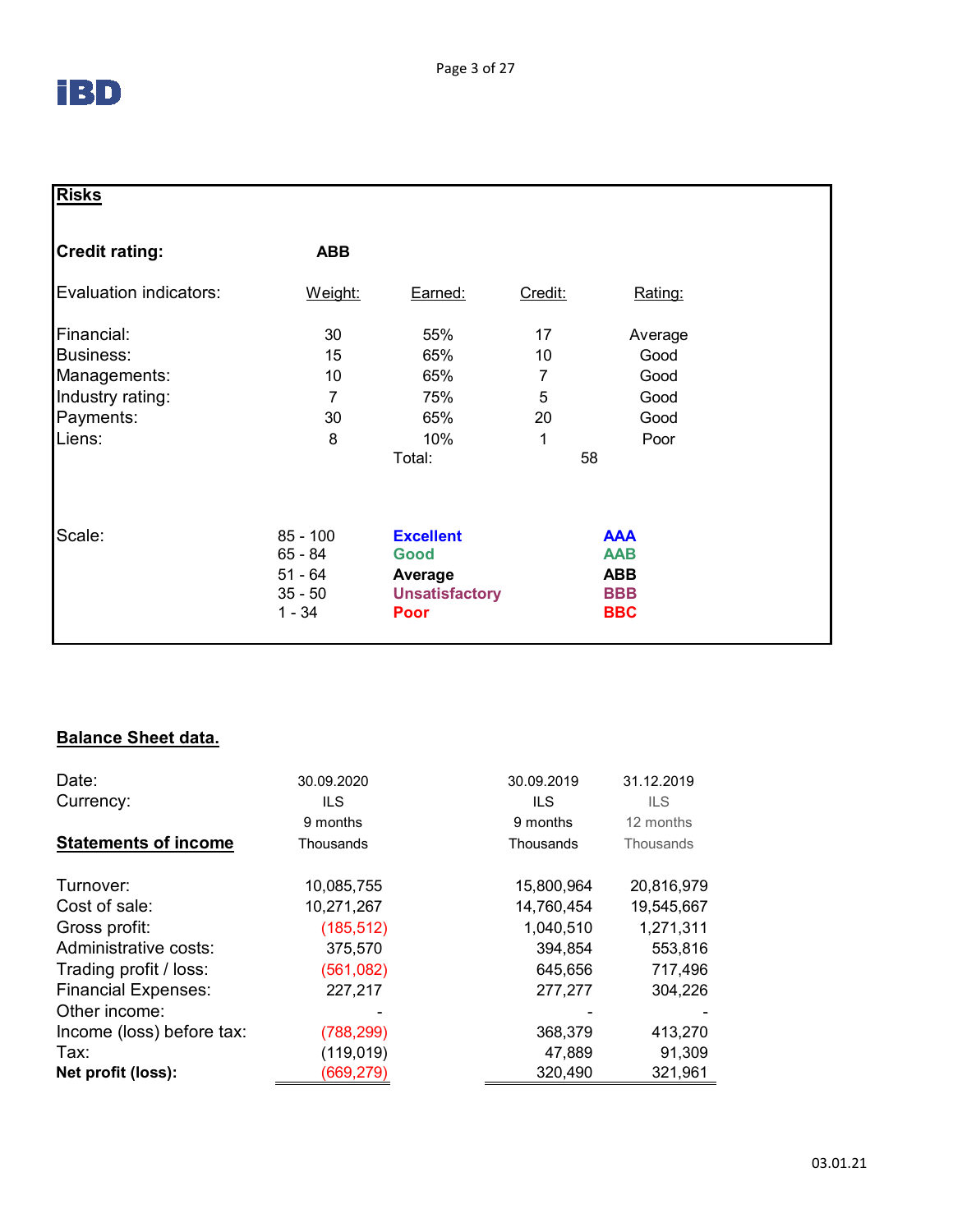

| <b>Assets</b>                | 30.09.2020 | 30.09.2019 | 31.12.2019 |
|------------------------------|------------|------------|------------|
|                              | <b>ILS</b> | <b>ILS</b> | <b>ILS</b> |
|                              | Thousands  | Thousands  | Thousands  |
| <b>Current Assets</b>        |            |            |            |
| Cash and cash                |            |            |            |
| equivalents:                 | 2,084,867  | 2,085,392  | 1,708,551  |
| <b>Customers / Debtors</b>   | 1,545,776  | 1,639,978  | 1,493,832  |
| Inventory:                   | 1,115,734  | 1,804,116  | 2,529,464  |
| <b>Total Current Assets:</b> | 4,746,376  | 5,529,486  | 5,731,848  |
| <b>Other Asset:</b>          | 250,202    | 260,372    | 265,827    |
| <b>Non-Current Assets</b>    |            |            |            |
| Fixed assets - net:          | 6,775,868  | 7,023,545  | 7,018,194  |
| Intangible assets:           | 553,482    | 533,530    | 582,330    |
| Total non-current assets:    | 7,329,350  | 7,557,075  | 7,600,524  |
|                              |            |            |            |
| <b>Balance:</b>              | 12,325,928 | 13,346,934 | 13,598,199 |

### **Liabilities and Shareholders' Equity**

| <b>Equity</b>                        |           |           |           |
|--------------------------------------|-----------|-----------|-----------|
| Options:                             |           |           |           |
| Capital (deficit):                   | 963,384   | 1,786,857 | 1,625,015 |
| Capital fund:                        | 26,463    | 77,243    | 126,344   |
| Issued:                              | 2,617,445 | 2,617,347 | 2,617,445 |
| Premium on shares:<br>Shares held by | 106,178   | 106,104   | 106,178   |
| an associated Co.:                   |           |           |           |
| Loans:                               |           |           | ۰         |
| Net worth:                           | 3,713,470 | 4,587,551 | 4,474,982 |
|                                      |           |           |           |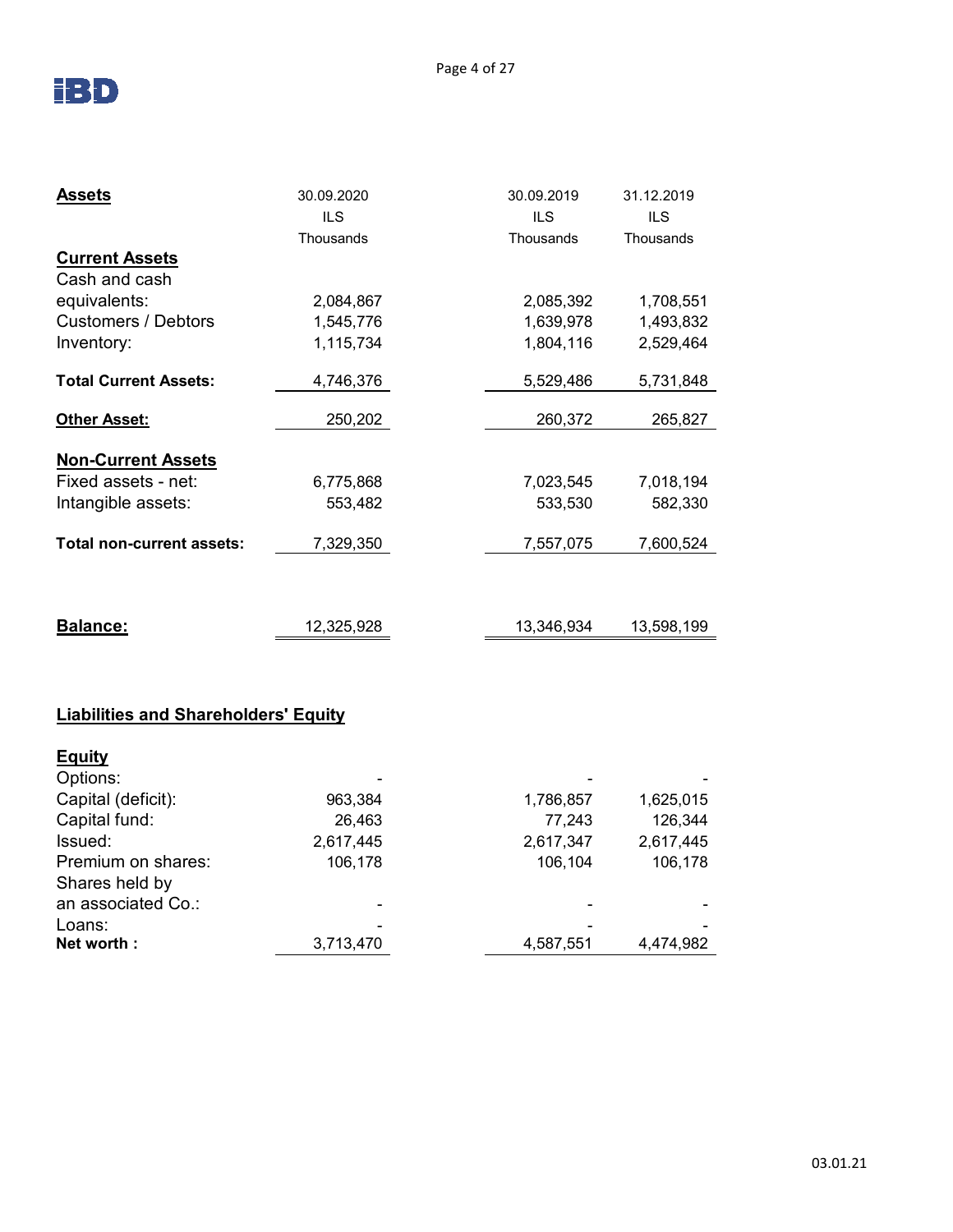

|            | <b>ILS</b>                              | <b>ILS</b> |
|------------|-----------------------------------------|------------|
| Thousands  | Thousands                               | Thousands  |
|            |                                         |            |
| 634,692    | 1,035,412                               | 789,702    |
| 2,449,020  | 2,171,418                               | 2,949,991  |
|            |                                         |            |
| 389,134    | 512,914                                 | 474,194    |
| 3,472,845  | 3,719,744                               | 4,213,887  |
|            |                                         |            |
|            |                                         |            |
|            |                                         |            |
| 4,047,873  | 3,897,228                               | 3,675,563  |
|            |                                         |            |
| 191,689    | 198,126                                 | 199,944    |
| 900,052    | 944,285                                 | 1,033,824  |
| 5,139,613  | 5,039,638                               | 4,909,331  |
|            |                                         |            |
|            |                                         |            |
| 12,325,928 | 13,346,934                              | 13,598,199 |
|            | <b>ILS</b><br>Accrued severance pay and |            |

**Notes: Balance sheet:** Seen - Consolidated - IFRS. 1 ILS =  $$0.309$ 

> Please note, ILS and NIS are the same local Israeli Currency. ILS: Israeli Shekel. NIS: New Israeli Shekel.

US\$= 1.000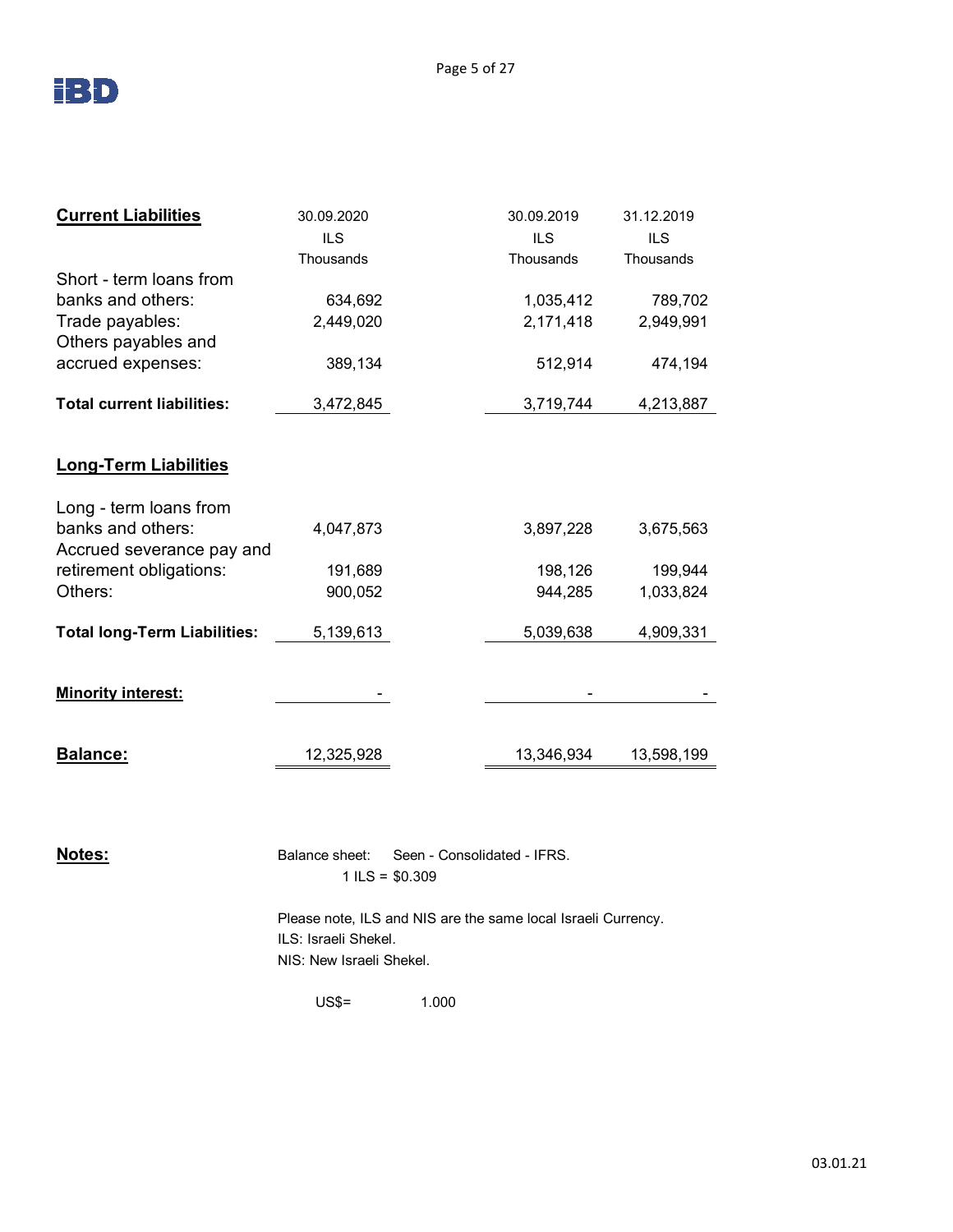

|                             |            |       | <b>Financial Reports in USD</b> |            |  |
|-----------------------------|------------|-------|---------------------------------|------------|--|
| Date:                       | 30.09.2020 | 43830 | 30.09.2019                      | 31.12.2019 |  |
| Currency:                   | US\$       |       | US\$                            | US\$       |  |
|                             | 9 months   |       | 9 months                        | 12 months  |  |
| <b>Statements of income</b> | Thousands  |       | Thousands                       | Thousands  |  |
| Turnover:                   | 3,111,927  |       | 4,875,336                       | 6,423,011  |  |
| Cost of sale:               | 3,169,166  |       | 4,554,290                       | 6,030,752  |  |
| Gross profit:               | (57, 239)  |       | 321,046                         | 392,259    |  |
| Administrative costs:       | 115,881    |       | 121,831                         | 170,878    |  |
| Trading profit / loss:      | (173, 120) |       | 199,215                         | 221,381    |  |
| <b>Financial Expenses:</b>  | 70,107     |       | 85,553                          | 93,868     |  |
| Other income:               |            |       |                                 |            |  |
| Income (loss) before tax:   | (243, 227) |       | 113,662                         | 127,513    |  |
| Tax:                        | (36, 723)  |       | 14,776                          | 28,173     |  |
| Net profit (loss):          | (206, 504) |       | 98,886                          | 99,340     |  |

| <b>Asset</b>                 | 30.09.2020<br>US\$<br>Thousands | 30.09.2019<br>US\$<br>Thousands | 31.12.2019<br>US\$<br>Thousands |
|------------------------------|---------------------------------|---------------------------------|---------------------------------|
| <b>Current Assets</b>        |                                 |                                 |                                 |
| Cash and cash                |                                 |                                 |                                 |
| equivalents:                 | 643,279                         | 643,441                         | 527,168                         |
| <b>Customers / Debtors:</b>  | 476,944                         | 506,010                         | 460,917                         |
| Inventory:                   | 344,256                         | 556,654                         | 780,458                         |
| <b>Total Current Assets:</b> | 1,464,479                       | 1,706,105                       | 1,768,543                       |
| Other assets:                | 77,199                          | 80,337                          | 82,020                          |
| <b>Non - Current Assets</b>  |                                 |                                 |                                 |
| Fixed assets - net:          | 2,090,672                       | 2,167,092                       | 2,165,441                       |
| Intangible assets:           | 170,775                         | 164,619                         | 179,676                         |
| Total non-current assets:    | 2,261,447                       | 2,331,711                       | 2,345,117                       |
|                              |                                 |                                 |                                 |
| Balance:                     | 3,803,125                       | 4,118,153                       | 4,195,680                       |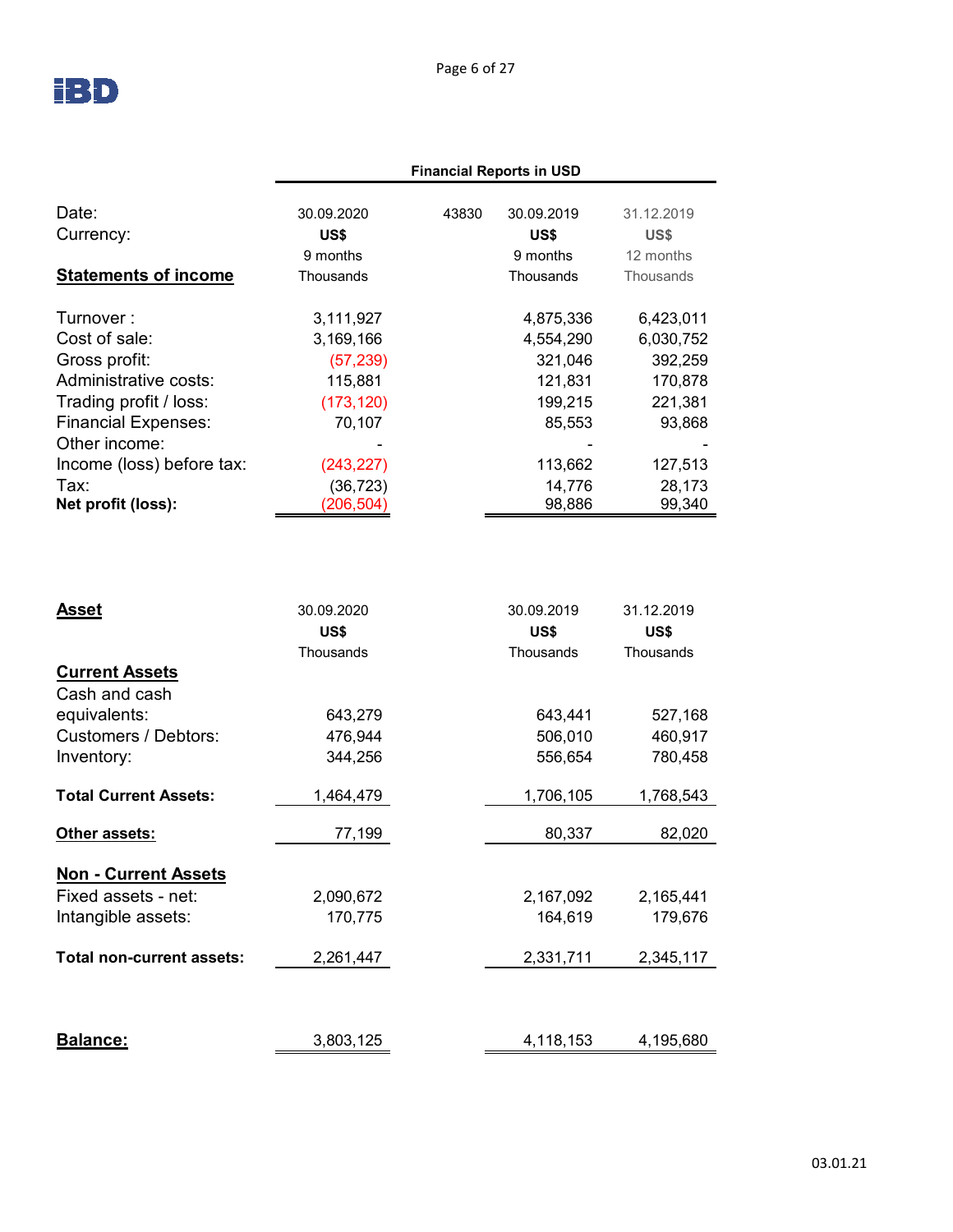# **IBD**

|                                     | 30.09.2020 | 30.09.2019 | 31.12.2019 |  |  |
|-------------------------------------|------------|------------|------------|--|--|
| <b>Liabilities and</b>              | US\$       | US\$       | US\$       |  |  |
| <b>Shareholders' Equity</b>         | Thousands  | Thousands  | Thousands  |  |  |
|                                     |            |            |            |  |  |
| <b>Equity</b>                       |            |            |            |  |  |
| Options:                            |            |            |            |  |  |
| Capital (deficit):                  | 297,249    | 551,329    | 501,393    |  |  |
| Capital fund:                       | 8,165      | 23,833     | 38,983     |  |  |
| Issued:                             | 807,604    | 807,574    | 807,604    |  |  |
| Premium on shares:                  | 32,761     | 32,738     | 32,761     |  |  |
| Shares held by                      |            |            |            |  |  |
| an associated Co.:                  |            |            |            |  |  |
| Loans:                              |            |            |            |  |  |
| Net worth:                          | 1,145,779  | 1,415,474  | 1,380,741  |  |  |
|                                     |            |            |            |  |  |
|                                     | 30.09.2020 | 30.09.2019 | 31.12.2019 |  |  |
|                                     | US\$       | US\$       | US\$       |  |  |
|                                     | Thousands  | Thousands  | Thousands  |  |  |
| <b>Current Liabilities</b>          |            |            |            |  |  |
| Short - term loans from             |            |            |            |  |  |
| banks and others:                   | 195,832    | 319,473    | 243,660    |  |  |
| Trade payables:                     | 755,637    | 669,984    | 910,210    |  |  |
| Others payables and                 |            |            |            |  |  |
| accrued expenses:                   | 120,066    | 158,258    | 146,311    |  |  |
| <b>Total Current Liabilities:</b>   | 1,071,535  | 1,147,715  | 1,300,181  |  |  |
|                                     |            |            |            |  |  |
| <b>Long-Term Liabilities</b>        |            |            |            |  |  |
| Long - term loans from              |            |            |            |  |  |
| banks and others:                   | 1,248,958  | 1,202,477  | 1,134,083  |  |  |
| Accrued severance pay and           |            |            |            |  |  |
| retirement obligations:             | 59,145     | 61,131     | 61,692     |  |  |
| Others:                             | 277,708    | 291,356    | 318,983    |  |  |
| <b>Total long-term liabilities:</b> | 1,585,811  | 1,554,964  | 1,514,758  |  |  |
| <b>Minority interest:</b>           |            |            |            |  |  |
|                                     |            |            |            |  |  |
| Balance:                            | 3,803,125  | 4,118,153  | 4,195,680  |  |  |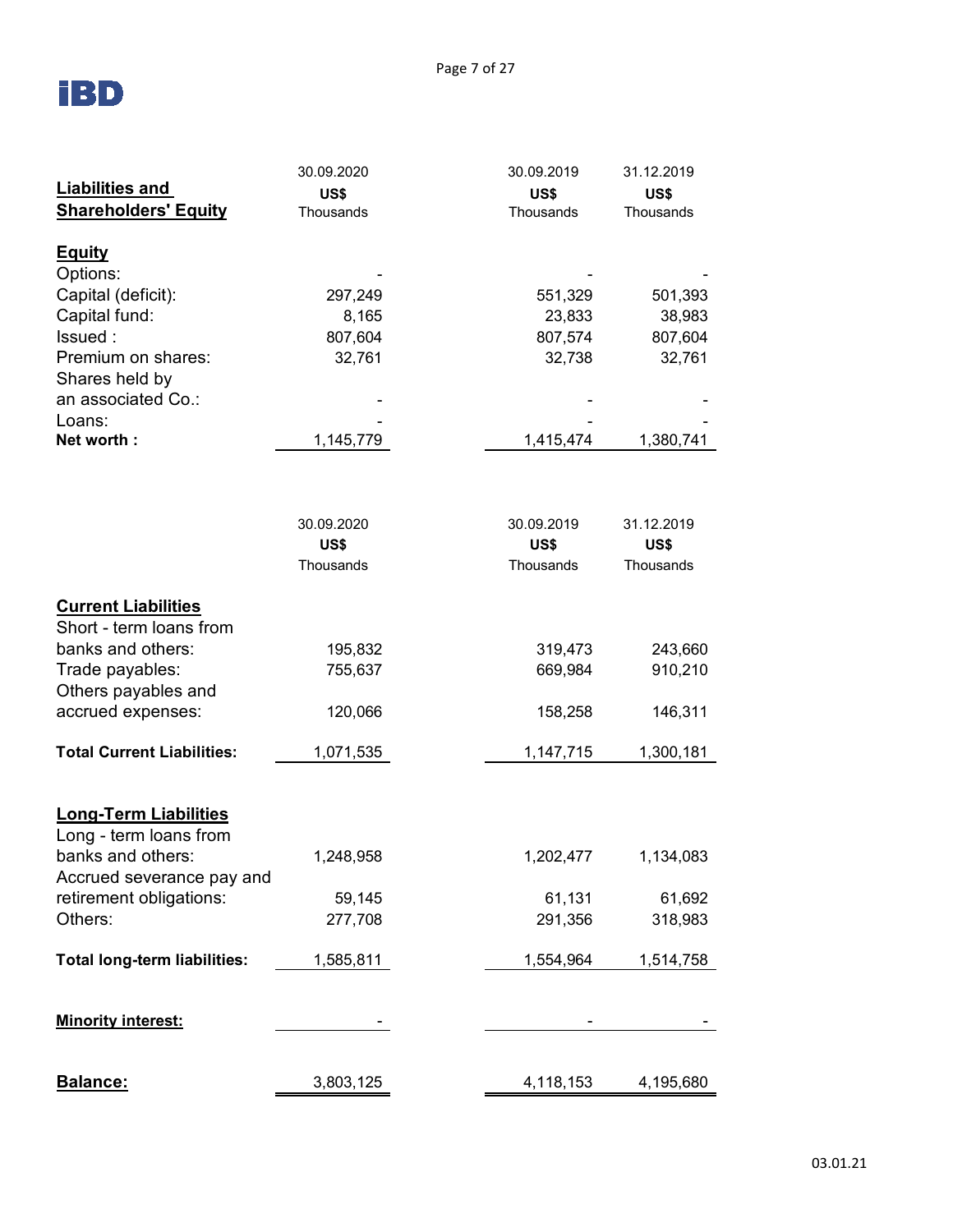

| <b>Balance Sheet data in percentages.</b> % |          |          |          |             |  |
|---------------------------------------------|----------|----------|----------|-------------|--|
|                                             | 30.09.20 | 30.09.19 | 31.12.19 | % change    |  |
| Turnover:                                   | 100.00%  | 100.00%  | 100.00%  | $-36.17%$   |  |
| Cost of sale:                               | 101.84%  | 93.41%   | 93.89%   | $-30.41%$   |  |
| Gross profit:                               | $-1.84%$ | 6.59%    | 6.11%    | $-117.83%$  |  |
| Administrative costs:                       | 3.72%    | 2.50%    | 2.66%    | $-4.88%$    |  |
| Trading profit / loss:                      | $-5.56%$ | 4.09%    | 3.45%    | $-186.90\%$ |  |
| <b>Financial Expenses:</b>                  | 2.25%    | 1.75%    | 1.46%    | $-18.05%$   |  |
| Other income:                               | 0.00%    | 0.00%    | $0.00\%$ |             |  |
| Income (loss) before tax:                   | $-7.82%$ | 2.33%    | 1.99%    | -313.99%    |  |
| Tax:                                        | $-1.18%$ | 0.30%    | 0.44%    | $-348.53%$  |  |
| Net profit (loss):                          | $-6.64%$ | 2.03%    | 1.55%    | $-308.83%$  |  |
| Assets.                                     |          |          |          |             |  |
| <b>Current Assets</b>                       |          |          |          |             |  |
| Cash and cash                               |          |          |          |             |  |
| equivalents:                                | 43.93%   | 37.71%   | 29.81%   | $-0.03%$    |  |
| <b>Customers / Debtors</b>                  | 32.57%   | 29.66%   | 26.06%   | $-5.74%$    |  |
| Inventory:                                  | 23.51%   | 32.63%   | 44.13%   | $-38.16%$   |  |
| <b>Total current assets:</b>                | 38.51%   | 41.43%   | 42.15%   | $-14.16%$   |  |
| Other assets:                               | 2.03%    | 1.95%    | 1.95%    | $-3.91%$    |  |
| <b>Total non-current assets:</b>            | 59.46%   | 56.62%   | 55.89%   | $-3.01%$    |  |
| Balance:                                    | 100.00%  | 100.00%  | 100.00%  | $-7.65%$    |  |
|                                             |          |          |          |             |  |
| <b>Equity</b>                               |          |          |          |             |  |
| Options:                                    | $0.00\%$ | 0.00%    | $0.00\%$ |             |  |
| Capital (deficit):                          | 25.94%   | 38.95%   | 36.31%   | -46.09%     |  |
| Capital fund:                               | 0.71%    | 1.68%    | 2.82%    | $-65.74%$   |  |
| Issued:                                     | 70.49%   | 57.05%   | 58.49%   | 0.00%       |  |
| Premium on shares:                          | 2.86%    | 2.31%    | 2.37%    | 0.07%       |  |
| Shares held by                              |          |          |          |             |  |
| an associated Co.:                          | 0.00%    | 0.00%    | 0.00%    |             |  |
| Loans:                                      | $0.00\%$ | 0.00%    | $0.00\%$ |             |  |
| Net worth:                                  | 30.13%   | 34.37%   | 32.91%   | $-19.05%$   |  |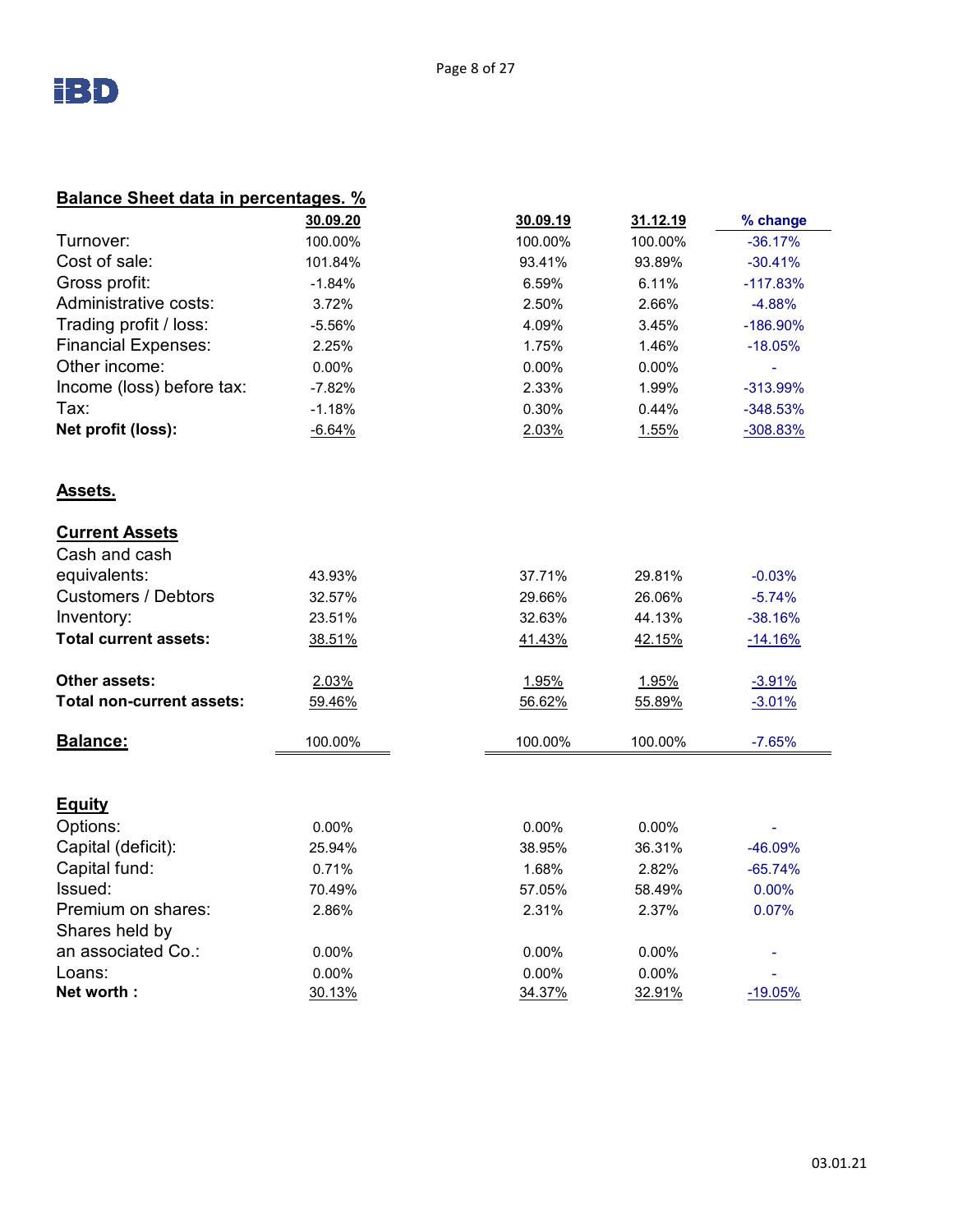

| Liabilities.                        | 30.09.20           | 31.12.19<br>30.09.19 |                    |
|-------------------------------------|--------------------|----------------------|--------------------|
| Short - term loans from             |                    |                      | % change           |
| banks and others:                   | 18.28%             | 18.74%<br>27.84%     | $-38.70%$          |
| Trade payables:                     | 70.52%             | 58.38%<br>70.01%     | 12.78%             |
| Others payables and                 |                    |                      |                    |
| accrued expenses:                   | 11.21%             | 11.25%<br>13.79%     | $-24.13%$          |
| <b>Total Current Liabilities:</b>   | 28.18%             | 27.87%<br>30.99%     | $-6.64%$           |
|                                     |                    |                      |                    |
| <b>Total Long-Term Liabilities:</b> | 41.70%             | 37.76%<br>36.10%     | 1.98%              |
| <b>Minority interest:</b>           | 0.00%              | 0.00%<br>0.00%       | Ż,                 |
| Balance:                            | 100.00%            | 100.00%<br>100.00%   | $-7.65%$           |
|                                     |                    |                      |                    |
| Indicators:                         |                    |                      |                    |
| Current ratio:                      | 30.09.2020<br>1.37 | 30.09.2019           | <b>Trend</b>       |
| Quick ratio:                        | 1.05               | 1.49<br>1.00         | Downward           |
| Debt to equity ratio:               | 2.32               | 1.91                 | Upward<br>Downward |
| Equity / Balance:                   | 30.13%             | 34.37%               | Downward           |
| Return on equity:                   | $-18.02%$          | 6.99%                | Downward           |
| EBITDA:<br>Thousands                | ILS (407,124)      | 781,463<br>ILS.      | <b>Downward</b>    |
| <b>EBITDA / Turnover:</b>           | $-4%$              | 5%                   | Downward           |
| Debt / EBITDA:                      | $-11.50$           | 6.31                 | <b>Downward</b>    |
| Working capital:<br>Thousands       | ILS 1,273,532      | 1,809,742<br>ILS     | <b>Downward</b>    |
| Cash position:                      | 0.67               | 0.63                 | Upward             |

| <b>Notes:</b>                                     |    |           |                  |            |            |                  |    |            |  |
|---------------------------------------------------|----|-----------|------------------|------------|------------|------------------|----|------------|--|
|                                                   |    |           |                  | 9 months   |            |                  |    |            |  |
|                                                   |    |           | <b>Thousands</b> |            |            | <b>Thousands</b> |    |            |  |
| <b>Cash Flow highlights:</b><br>30.09.20          |    |           |                  |            | 30.09.19   |                  |    |            |  |
| Net cash from current activity:                   | \$ | 232.931   | <b>ILS</b>       | 754.929    | ILS.       | 884,705          | S  | 272,973    |  |
| Net cash from (for) investments activities:       |    | 16.238    | <b>ILS</b>       | 52.627     | ILS        | $(450, 794)$ \$  |    | $-139,091$ |  |
| Net cash from (for) financial activities - loans: |    | $-39,505$ | <b>ILS</b>       | (128, 036) | ILS.       | 61.754           | \$ | 19,054     |  |
| Increase (Decrease) in cash & equivalent:         | \$ | 209.664   | ILS              | 679,521    | ILS.       | 495.666          | \$ | 152,936    |  |
| Cache for the beginning of the period:            | \$ | 425.367   | ILS              | 1.378.614  | <b>ILS</b> | 1,245,753        | \$ | 384,373    |  |
| Cash & equivalent for the end of the period:      | \$ | 635.929   | <b>ILS</b>       | 2,061,046  | ILS.       | 1.733.099        | \$ | 534,742    |  |
|                                                   |    |           |                  |            |            |                  |    |            |  |
| ILS 4,000,000                                     |    |           |                  |            |            |                  |    |            |  |
| ILS 2,000,000                                     |    |           |                  |            |            |                  |    |            |  |
| ILS-                                              |    |           |                  |            |            |                  |    |            |  |
| ILS (2,000,000)                                   |    |           |                  |            |            |                  |    |            |  |
|                                                   |    |           |                  |            |            |                  |    |            |  |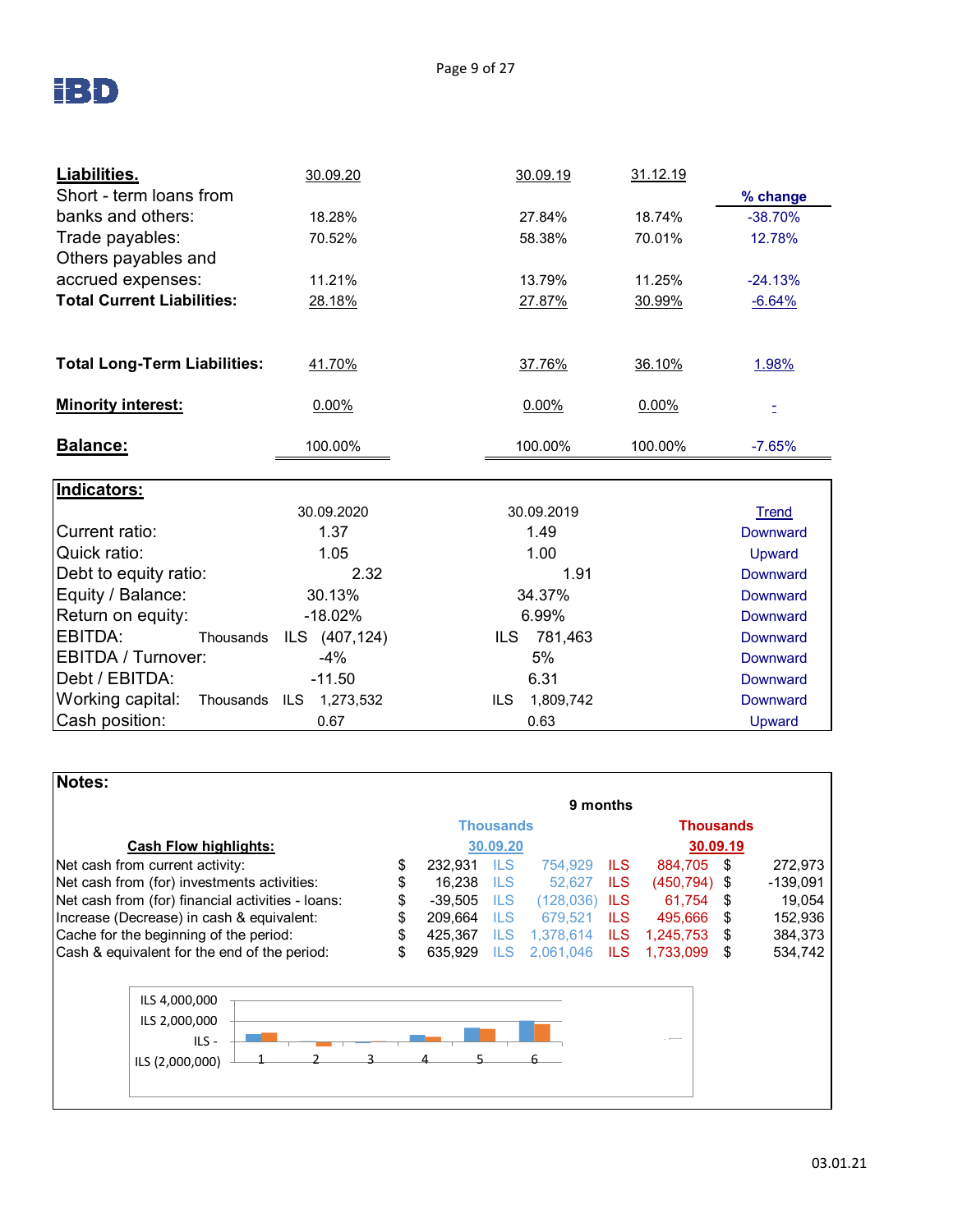Page 10 of 27

|                             |                                                                                                                                                                                                                                                                                                                                                                                                                                                                                                                                                                                                                                                                                                                                                                                                                                                                                                              | ABB | As requested. | NM. |
|-----------------------------|--------------------------------------------------------------------------------------------------------------------------------------------------------------------------------------------------------------------------------------------------------------------------------------------------------------------------------------------------------------------------------------------------------------------------------------------------------------------------------------------------------------------------------------------------------------------------------------------------------------------------------------------------------------------------------------------------------------------------------------------------------------------------------------------------------------------------------------------------------------------------------------------------------------|-----|---------------|-----|
| <b>Business environment</b> |                                                                                                                                                                                                                                                                                                                                                                                                                                                                                                                                                                                                                                                                                                                                                                                                                                                                                                              |     |               |     |
| General:                    | There are two local oil refineries operating in Israel.<br>There are also international firms selling imported products: Reliance Vitol and others.<br>The COVID-19 and the OPEC struggle between the Russia and the Saudi<br>Arabia, forces decreasing oil prices as low as \$18/ barrel. (during 2020).<br>The decreasing refinery gap forces decreasing in debtor's profitability.<br>(Average Refinery gap: 1-9/20: \$2. 1-9/19: \$6).<br>During the first 9 months of 2020 debtor's refinery utilization was down to 81% from<br>the first 9 months of $2019.96\%$ .<br>At this time, it is too early to estimate the effect of the COVID-19 in the 1Q2021.<br>Debtor's manufacturing capability 9.8 million tons / year. (Crude Oil).<br>450 thousands tons of Polypropylene, 180 thousands tons of Polyethylene,<br>580 thousands tons of aromatics products and 80 thousands tons of oils and vexes. |     |               |     |
| Suppliers:                  | Eilat Ashkelon Pipe Line Ltd.<br>Oil Pipe Lines Ltd.<br>O.P.C. Rotem Ltd.<br>Tamar Gas Ltd.                                                                                                                                                                                                                                                                                                                                                                                                                                                                                                                                                                                                                                                                                                                                                                                                                  |     |               |     |
| Customers:                  | Delek Ltd.<br>Sonol Ltd.<br>Carmel Olefins Ltd.<br>Israel Electric Corp.<br>(Some of debtor's customers are covered by a credit insurance).<br>Average terms of payment 45 days.                                                                                                                                                                                                                                                                                                                                                                                                                                                                                                                                                                                                                                                                                                                             |     |               |     |
| Import:                     | Import from the EU.                                                                                                                                                                                                                                                                                                                                                                                                                                                                                                                                                                                                                                                                                                                                                                                                                                                                                          |     |               |     |
| Export:                     | Export to the EU, USA. Cyprus and Turkey.                                                                                                                                                                                                                                                                                                                                                                                                                                                                                                                                                                                                                                                                                                                                                                                                                                                                    |     |               |     |
| Banks:                      | Hapoalim Bank (12-170).<br>Leumi Bank (10-800).<br>HSBC (23-101).<br>Israel Discount Bank (11-010).<br>Mizrahi Tfahut Bank (20-461).<br>First International Bank (31-046).                                                                                                                                                                                                                                                                                                                                                                                                                                                                                                                                                                                                                                                                                                                                   |     |               |     |
| Liens:                      | (Based on agreements with banks and creditors. The company will not register<br>any liens on its assets.).                                                                                                                                                                                                                                                                                                                                                                                                                                                                                                                                                                                                                                                                                                                                                                                                   |     |               |     |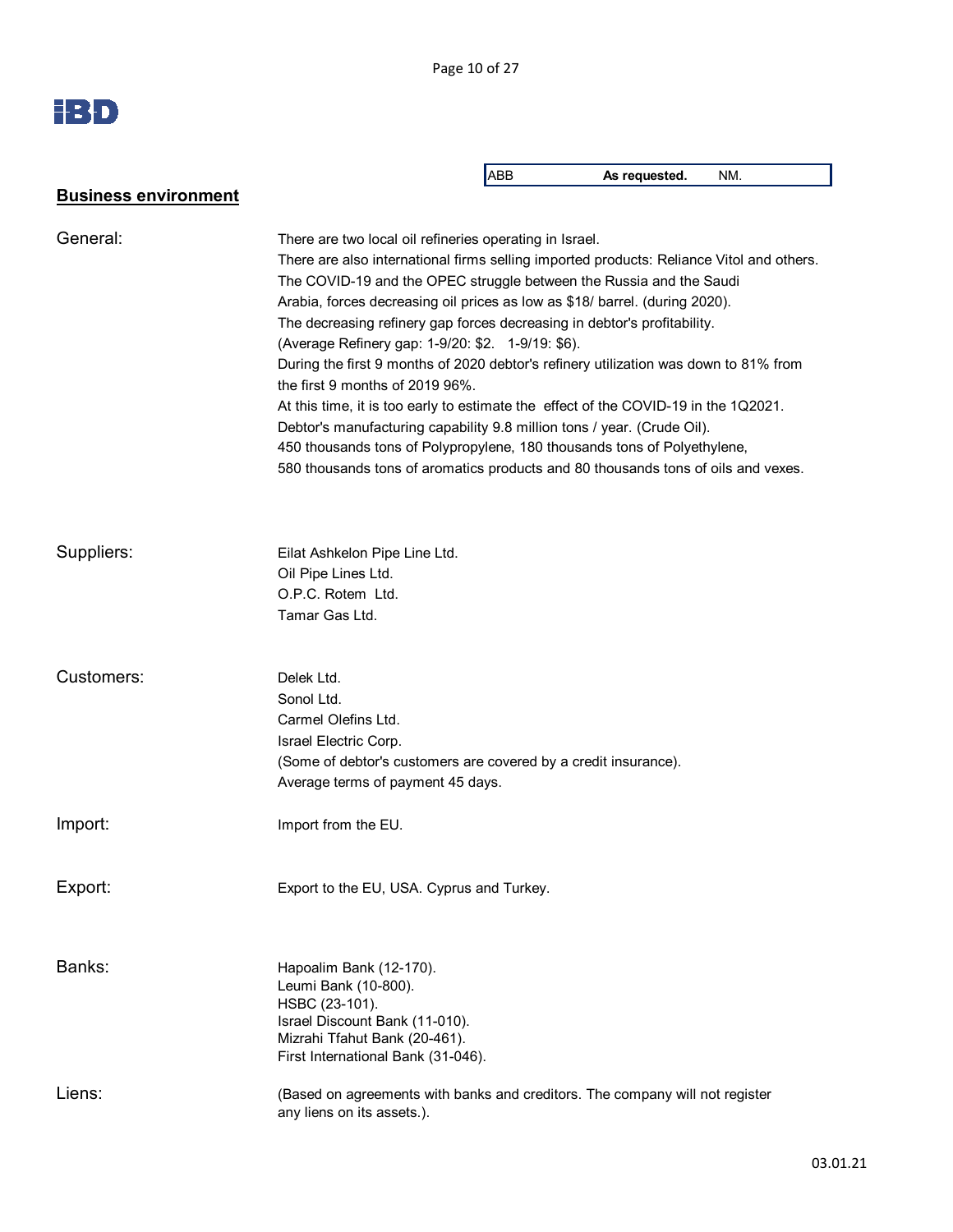#### Page 11 of 27

|                               |        |          | Note about debtor's liabilities:                                  |              |    |                   |              |          |           |
|-------------------------------|--------|----------|-------------------------------------------------------------------|--------------|----|-------------------|--------------|----------|-----------|
| Bonds (Issued to the public): |        |          |                                                                   | in thousands |    |                   |              |          |           |
| 2021                          |        | \$       | 184,895                                                           |              |    |                   |              |          |           |
| 2022                          |        | \$       | 267,496                                                           |              |    |                   |              |          |           |
| 2023                          |        | \$       | 244,604                                                           |              |    |                   |              |          |           |
| 2024                          |        | \$       | 193,343                                                           |              |    |                   |              |          |           |
| 2025 and on:                  |        | \$       | 326,323                                                           |              |    |                   |              |          |           |
|                               | Total: |          |                                                                   | \$1,216,661  |    |                   |              |          |           |
|                               |        |          |                                                                   |              |    |                   |              |          |           |
|                               |        |          | Loans and Bonds (Issued to the non banks and others then public): |              |    |                   | in thousands |          |           |
| 2021                          |        | \$       |                                                                   |              |    |                   |              |          |           |
| 2022                          |        | \$       |                                                                   |              |    |                   |              |          |           |
| 2023                          |        | \$       |                                                                   |              |    |                   |              |          |           |
| 2024                          |        | \$       |                                                                   |              |    |                   |              |          |           |
| 2025 and on:                  |        | \$       |                                                                   |              |    |                   |              |          |           |
|                               | Total: |          |                                                                   | \$           |    |                   |              |          |           |
|                               |        |          |                                                                   |              |    |                   |              |          |           |
| Credit from Israeli Banks     |        |          |                                                                   | in thousands |    |                   |              |          |           |
|                               |        |          | Payments on loan                                                  |              |    | Interest Payments |              | Total    |           |
| 2021                          |        | \$       | 56,474                                                            |              | \$ | 15,953            |              | \$       | 72,427    |
| 2022                          |        | \$       | 73,372                                                            |              | \$ | 12,256            |              | \$       | 85,628    |
| 2023                          |        | \$       | 84,856                                                            |              | \$ | 9,939             |              | \$       | 94,795    |
| 2024                          |        | \$       | 81,380                                                            |              | \$ | 8,055             |              | \$       | 89,436    |
| 2025 and on:                  | Total: | \$<br>\$ | 220,471                                                           |              | \$ | 13,208            |              | \$<br>\$ | 233,678   |
|                               |        |          | 516,554                                                           | Total:       | \$ | 59,411            |              |          | 575,965   |
| Credit from Non Israeli Banks |        |          |                                                                   | in thousands |    |                   |              |          |           |
|                               |        |          | Payments on loan                                                  |              |    | Interest Payments |              | Total    |           |
| 2021                          |        | \$       | 18,909                                                            |              | \$ | 717               |              | \$       | 19,625    |
| 2022                          |        | \$       | 18,908                                                            |              | \$ | 307               |              | \$       | 19,215    |
| 2023                          |        | \$       |                                                                   |              | \$ |                   |              | \$       |           |
| 2024                          |        | \$       |                                                                   |              | \$ |                   |              | \$       |           |
| 2025 and on:                  |        | \$       |                                                                   |              | \$ |                   |              | \$       |           |
|                               | Total: | \$       | 37,817                                                            | Total:       | \$ | 1,024             |              | \$       | 38,841    |
| Total payments:               |        |          |                                                                   | in thousands |    |                   |              |          |           |
|                               |        |          | Payments on loan                                                  |              |    | Interest Payments |              | Total    |           |
| 2021                          |        | \$       | 191,817                                                           |              | \$ | 69,177            |              | \$       | 260,994   |
| 2022                          |        | \$       | 302,133                                                           |              | \$ | 57,950            |              | \$       | 360,083   |
| 2023                          |        | \$       | 291,080                                                           |              | \$ | 38,381            |              | \$       | 329,461   |
| 2024                          |        | \$       | 245,389                                                           |              | \$ | 29,335            |              | \$       | 274,724   |
| 2025 and on:                  |        | \$       | 512,418                                                           |              | \$ | 34,376            |              | \$       | 546,794   |
|                               | Total: | \$       | 1,542,836                                                         | Total:       | \$ | 229,219           |              | \$       | 1,772,056 |
|                               |        |          |                                                                   |              |    |                   |              |          |           |

**The above report as submitted by debtor on 30.09.2020**